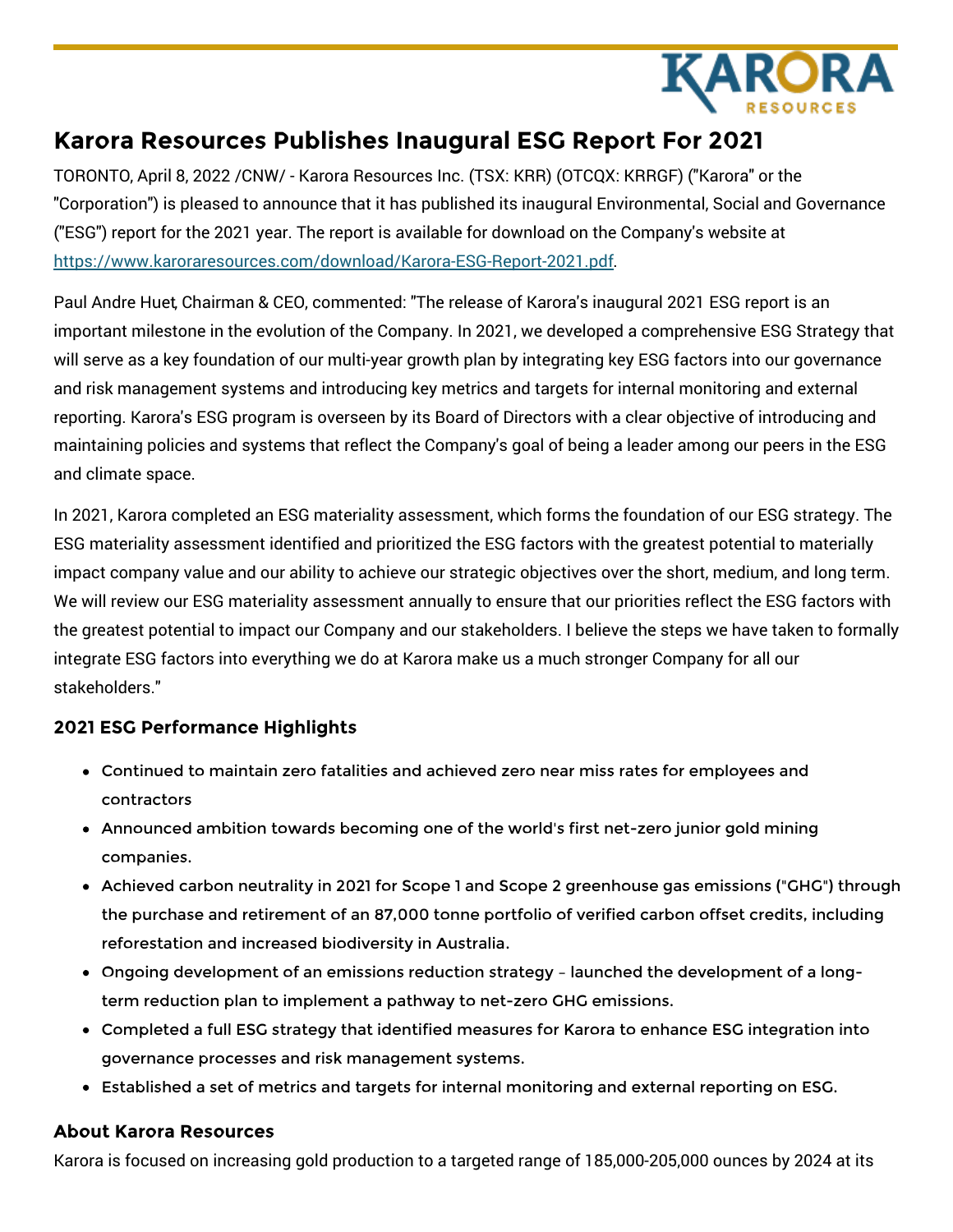integrated Beta Hunt Gold Mine and Higginsville Gold Operations ("HGO") in Western Australia. The Higginsville treatment facility is a low-cost 1.6 Mtpa processing plant, expanding to a planned 2.5 Mtpa by 2024, which is fed at capacity from Karora's underground Beta Hunt mine and Higginsville mines. At Beta Hunt, a robust gold Mineral Resource and Reserve is hosted in multiple gold shears, with gold intersections along a 4 km strike length remaining open in multiple directions. HGO has a substantial Mineral gold Resource and Reserve and prospective land package totaling approximately 1,900 square kilometers. The Company also owns the high grade Spargos Reward project, which came into production in 2021. Karora has a strong Board and management team focused on delivering shareholder value and responsible mining, as demonstrated by Karora's commitment to reducing emissions across its operations. Karora's common shares trade on the TSX under the symbol KRR and also trade on the OTCQX market under the symbol KRRGF.

### **Cautionary Statement Concerning Forward-Looking Statements**

*This news release contains "forward-looking information" including without limitation statements relating to the timing* for the completion of technical studies, the new nickel exploration results at Beta Hunt, the timing of the updated resource estimate and additional production of nickel, at Beta Hunt, production quidance and the potential of the Beta *Hunt Mine, Higginsville Gold Operation, the Aquarius Project and the Spargos Gold Project.*

*Forward-looking statements involve known and unknown risks, uncertainties and other factors which may cause the* actual results, performance or achievements of Karora to be materially different from any future results, performance or *achievements expressed or implied by the forward-looking statements. Factors that could affect the outcome include,* among others: future prices and the supply of metals; the results of drilling; inability to raise the money necessary to *incur the expenditures required to retain and advance the properties; environmental liabilities (known and unknown); general business, economic, competitive, political and social uncertainties; results of exploration programs; accidents,* labour disputes and other risks of the mining industry; political instability, terrorism, insurrection or war; or delays in *obtaining governmental approvals, projected cash operating costs, failure to obtain regulatory or shareholder* approvals. For a more detailed discussion of such risks and other factors that could cause actual results to differ materially from those expressed or implied by such forward-looking statements, refer to Karora 's filings with Canadian *securities regulators, including the most recent Annual Information Form, available on SEDAR at [www.sedar.com](https://c212.net/c/link/?t=0&l=en&o=3498859-1&h=1708833491&u=http%3A%2F%2Fwww.sedar.com&a=www.sedar.com).*

Although Karora has attempted to identify important factors that could cause actual actions, events or results to differ materially from those described in forward-looking statements, there may be other factors that cause actions, events *or results to differ from those anticipated, estimated or intended. Forward-looking statements contained herein are* made as of the date of this news release and Karora disclaims any obligation to update any forward-looking statements, whether as a result of new information, future events or results or otherwise, except as required by *applicable securities laws.*

### **Cautionary Statement Regarding the Higginsville Mining Operations**

A production decision at the Higginsville gold operations was made by previous operators of the mine, prior to the completion of the acquisition of the Higginsville gold operations by Karora and Karora made a decision to continue production subsequent to the acquisition. This decision by Karora to continue production and, to the knowledge of *Karora, the prior production decision were not based on a feasibility study of mineral reserves, demonstrating* economic and technical viability, and, as a result, there may be an increased uncertainty of achieving any particular